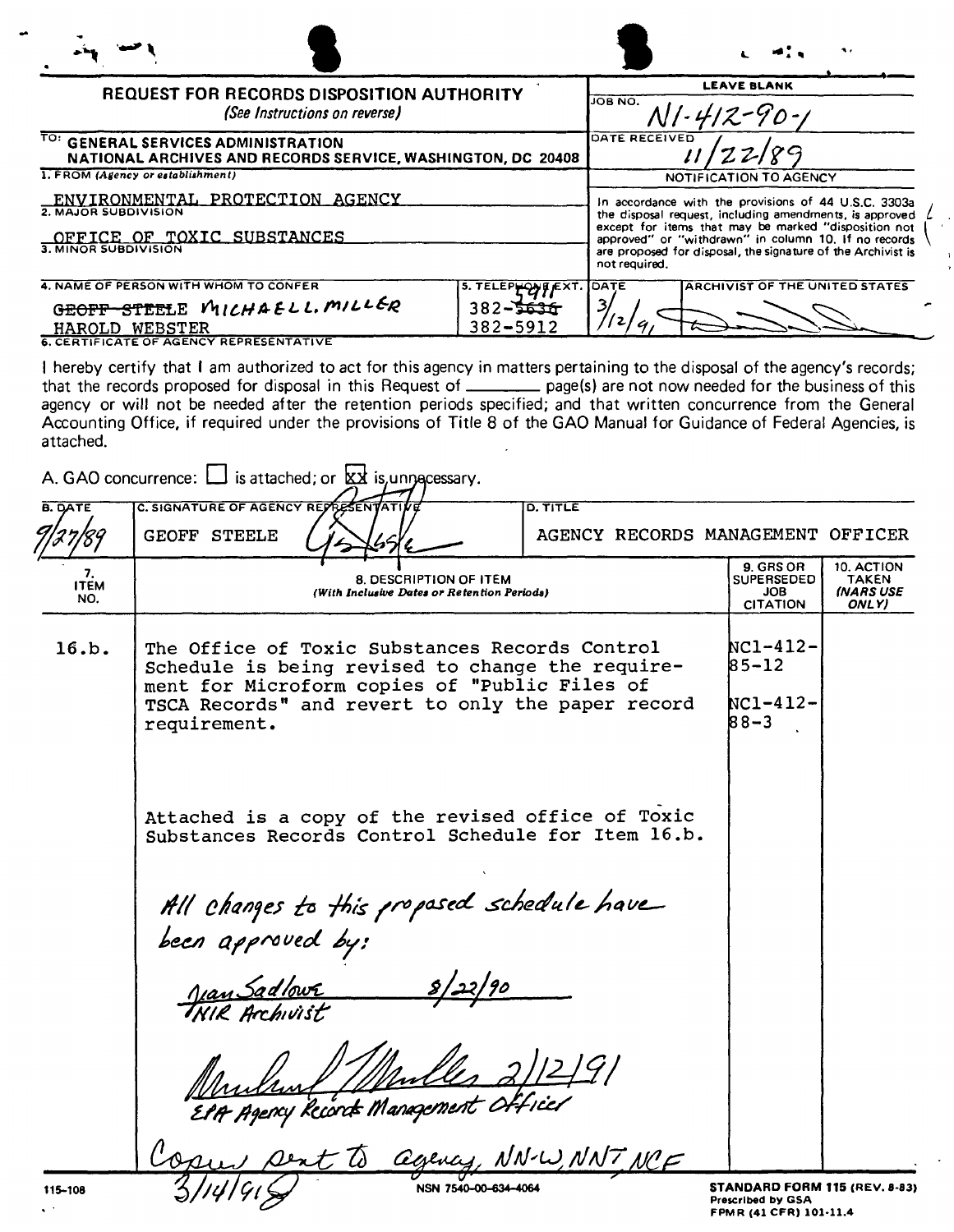| TITLE OF SCHEDULE<br>OFFICE OF TOXIC SUBSTANCES PECORDS<br>NAME AND DESCRIPTION OF RECORD/FILE<br>Controlled and Major Correspondence of the Assistant<br>Meinistrator for Toxic Substances. Includes copies<br>of controlled and major correspondence signed by the<br>Assistant Administrator. The correspondence significantly<br>documents the program activities and was processed under<br>special handling control procedures because of the impor-<br>tance of the latters or time requirements of replies.<br>Records consist of copies of incoming letters, copies of<br>the responses, and agclosures.<br>General Correspondence of the Assistant Administrator for | <b>COVERAGE OF SCHEDULE</b><br>APPLICABLE HEADQUARTERS OFFICE<br>RETENTION PERIOD AND DISPOSITION<br><b>Retention: Permanent.</b><br>Disposition: Break file at end of year. Keep in<br>office current plus 1 additional year, then trans-<br>fer to the FRC. Keep in FRC for 10 years, then<br>offer to National Archives in five year blocks.<br>Retention: Retain 5 years. |                                |
|--------------------------------------------------------------------------------------------------------------------------------------------------------------------------------------------------------------------------------------------------------------------------------------------------------------------------------------------------------------------------------------------------------------------------------------------------------------------------------------------------------------------------------------------------------------------------------------------------------------------------------------------------------------------------------|-------------------------------------------------------------------------------------------------------------------------------------------------------------------------------------------------------------------------------------------------------------------------------------------------------------------------------------------------------------------------------|--------------------------------|
|                                                                                                                                                                                                                                                                                                                                                                                                                                                                                                                                                                                                                                                                                |                                                                                                                                                                                                                                                                                                                                                                               |                                |
|                                                                                                                                                                                                                                                                                                                                                                                                                                                                                                                                                                                                                                                                                |                                                                                                                                                                                                                                                                                                                                                                               |                                |
|                                                                                                                                                                                                                                                                                                                                                                                                                                                                                                                                                                                                                                                                                |                                                                                                                                                                                                                                                                                                                                                                               |                                |
|                                                                                                                                                                                                                                                                                                                                                                                                                                                                                                                                                                                                                                                                                |                                                                                                                                                                                                                                                                                                                                                                               |                                |
| Toxic Substances. Includes copies of non-controlled<br>(routine) correspondence. Records consist of incoming<br>letters and enclosures.                                                                                                                                                                                                                                                                                                                                                                                                                                                                                                                                        | Disposition: Break file at end of year. Keep in<br>office office 1 year, then transfer to FRC.<br>Destroy when 5 years old.                                                                                                                                                                                                                                                   |                                |
| Program Development File. Consists of racords related to<br>the development of the Office of Toxic Subbtances policies<br>and programs. Records consist of correspondence, issue<br>papers and reports relative to major policy, strategy,<br>program control, research priorities, legislative<br>priorities, and other related records.                                                                                                                                                                                                                                                                                                                                      | Retention: Permanent.<br>Disposition: Break file at end of 2 years. Keep<br>In office 4 years, then transfer to the FRC.<br>Keep in FRC for 20 years, then offer to the<br>National Archives in five year blocks.                                                                                                                                                             |                                |
| Program Management File. Consists of records related to<br>the management and administrative support of each unit of<br>the Office of Toxic Substances. Records consist of<br>program planning and implementation, personnel needs,<br>work accomplishments, budgetary materials, and other<br>program management activities.                                                                                                                                                                                                                                                                                                                                                  | Retention: Retain 5 years.<br>Disposition: Break file at end of year. Keep<br>In office I year, then transfer to the FRC.<br>Destroy when 5 years old.                                                                                                                                                                                                                        |                                |
| Speeches by Assistant Administrator or Staff. Speeches<br>prepared for delivery at civic functions and professional<br>conferences and meetings.                                                                                                                                                                                                                                                                                                                                                                                                                                                                                                                               | <b>Retention:</b><br>a. Record Copy. Parmanent.<br>b. Information Copies. Retain 1 year.<br>Disposition:<br>a. Record Copy. Break file after presentation:<br>Keep in office 5 years, then transfer to the<br>FRC. Keep in FRC 5 years, then transfer to<br>the National Archives in five year blocks.<br>b. Information Copies: Destroy when 1 year old                      |                                |
|                                                                                                                                                                                                                                                                                                                                                                                                                                                                                                                                                                                                                                                                                |                                                                                                                                                                                                                                                                                                                                                                               | or sooner If no longer needed. |

 $\ddot{\phantom{a}}$ 

EPA Form 1340-7 (2-88)

NWMIL

 $\mathbf{v}$ 

 $\bullet$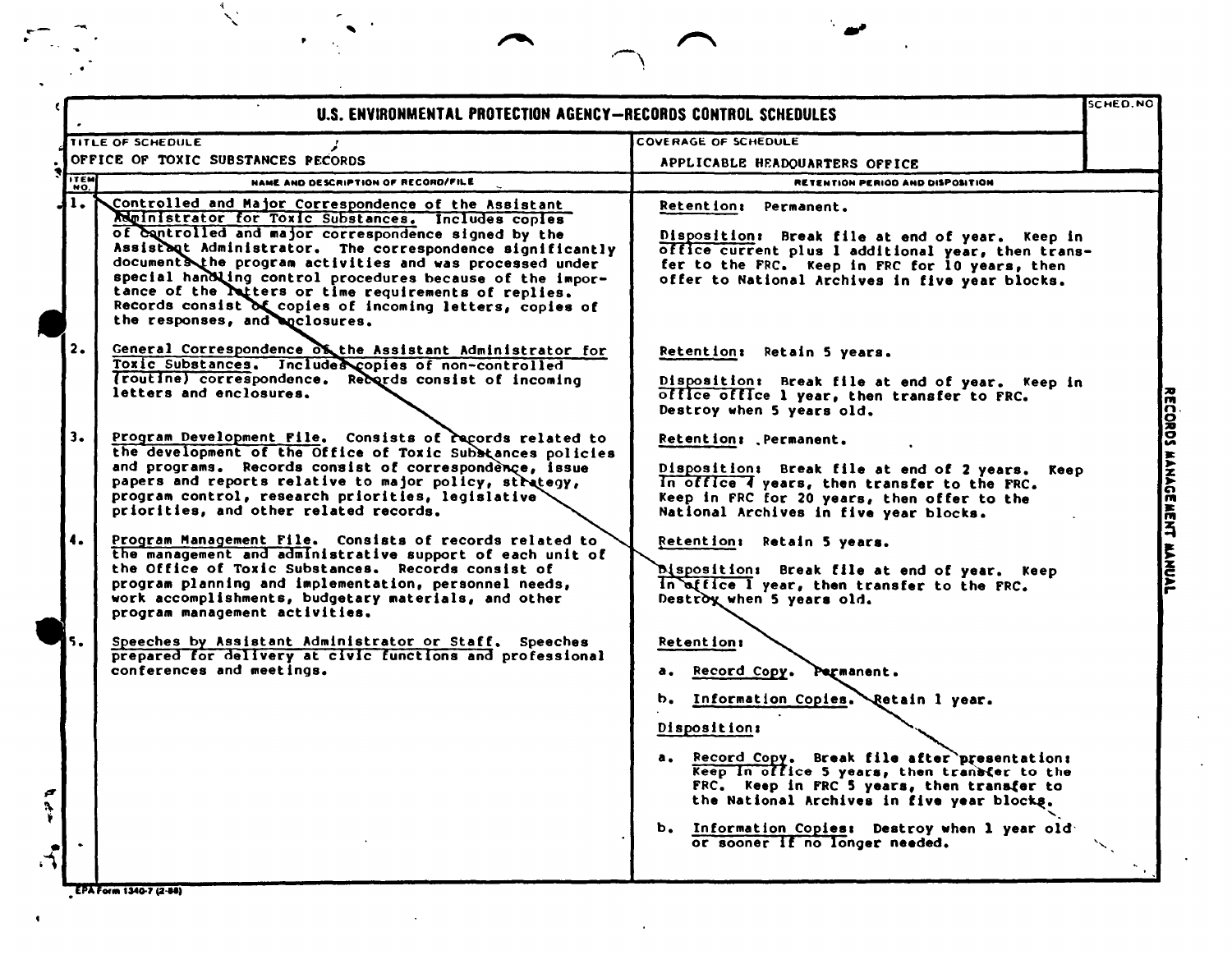|                       |            | U.S. ENVIRONMENTAL PROTECTION AGENCY-RECORDS CONTROL SCHEDULES                                                                                                                                                                                                                                                                                                                                                                                                                                                                                              |                                                                                                                                                                                                                                                                          | SCHED.NO |
|-----------------------|------------|-------------------------------------------------------------------------------------------------------------------------------------------------------------------------------------------------------------------------------------------------------------------------------------------------------------------------------------------------------------------------------------------------------------------------------------------------------------------------------------------------------------------------------------------------------------|--------------------------------------------------------------------------------------------------------------------------------------------------------------------------------------------------------------------------------------------------------------------------|----------|
|                       |            | <b>TITLE OF SCHEDULE</b><br>OFFICE OF TOXIC SUBSTANCES RECORDS                                                                                                                                                                                                                                                                                                                                                                                                                                                                                              | COVERAGE OF SCHEDULE<br>APPLICABLE HEADQUARTERS OFFICE                                                                                                                                                                                                                   |          |
|                       | <b>KEM</b> | <b>NAME AND DESCRIPTION OF RECORD/FILE</b>                                                                                                                                                                                                                                                                                                                                                                                                                                                                                                                  | <b>RETENTION PERIOD AND DISPOSITION</b>                                                                                                                                                                                                                                  |          |
|                       | 6.         | Contracts and Grants File. Documentation relating to the<br>beard of contracts and grants with consulting firms and<br>universities for conducting research concerning testing<br>methods, chemical properties, and environmental levels of<br>toxic substances. Records consist of proposals and scope<br>of work, signed agreement, quarterly or monthly progress<br>reports, vouchers and other financial documents, and<br>other related records.                                                                                                       | Retention: Retain 6 years after completion.<br>Disposition: Break file upon completion of<br>project. Keep in office 2 years, then trans-<br>fer to the FRC. Destroy when 6 years old.                                                                                   |          |
|                       | 7.         | Freedom of Information Response File. Includes copies of<br>Incoming requests for Information under the Freedom of<br>Information Act, copies of replies, and copies of any<br>interagency memoranda concerning the request. Note: this<br>file does not contain the Program's official record of<br>information being requested.                                                                                                                                                                                                                           | Retention: Retain 2 years.<br>Disposition: Break file at end of year. Keep<br>In office current plus 1 additional year.<br>Destroy when 2 years old.                                                                                                                     |          |
|                       | 8.1        | Final Report Resulting from Contractor or Grantee Studies<br>and Services. Includes printed final copies of reports<br>submitted by contractors and grantees.                                                                                                                                                                                                                                                                                                                                                                                               | Retention:<br>Record or Master Copy. Retain 20 years.<br>а.<br>Information Copies. Retain 1 year.<br>ь.<br>Disposition:                                                                                                                                                  |          |
|                       |            |                                                                                                                                                                                                                                                                                                                                                                                                                                                                                                                                                             | a. Record or Master Copy. Keep in office for<br>L year, then transfer to the FRC. Destroy<br>when 20 years old.<br>b. Information Copies. Destroy or transfer to<br>the National Technical Information Service<br>after 1 year or sooner if not needed for<br>reference. |          |
| $\boldsymbol{\sigma}$ | 9.         | Toxic Substances Reference Files. A collection of source<br>materials on various chemical substances having toxic pro-<br>perties. Information used for general reference and as<br>basis for program decisions in development of regulations,<br>testing methods, research priorities, etc. Records<br>consist of journal articles or technical reports showing<br>physical/chemical data, application and use of the<br>chemicals, health impacts, ecological impacts, methods<br>of sampling and analysis, control techniques, and other<br>information. | Retention: Retain 15 years.<br>Disposition: Review in office every 5 years,<br>keeping records of continuing value and<br>destroying other materials. Transfer to the<br>FRC, hold 10 years, then destroy when 15 years<br>old.                                          |          |
|                       |            |                                                                                                                                                                                                                                                                                                                                                                                                                                                                                                                                                             |                                                                                                                                                                                                                                                                          |          |

 $\frac{1}{2}$ 

 $\rightarrow$ 

 $\sqrt{2}$ 

 $\sim$ 

 $\ddot{\phantom{a}}$ 

 $\hat{\mathbf{r}}$ 

EPA Form 1340-7 (2-88)

 $\begin{aligned} \mathbf{N} & \mathbf{M} \mathbf{M} \mathbf{L} \end{aligned}$ 

مستفة

 $\overline{\mathbf{I}}$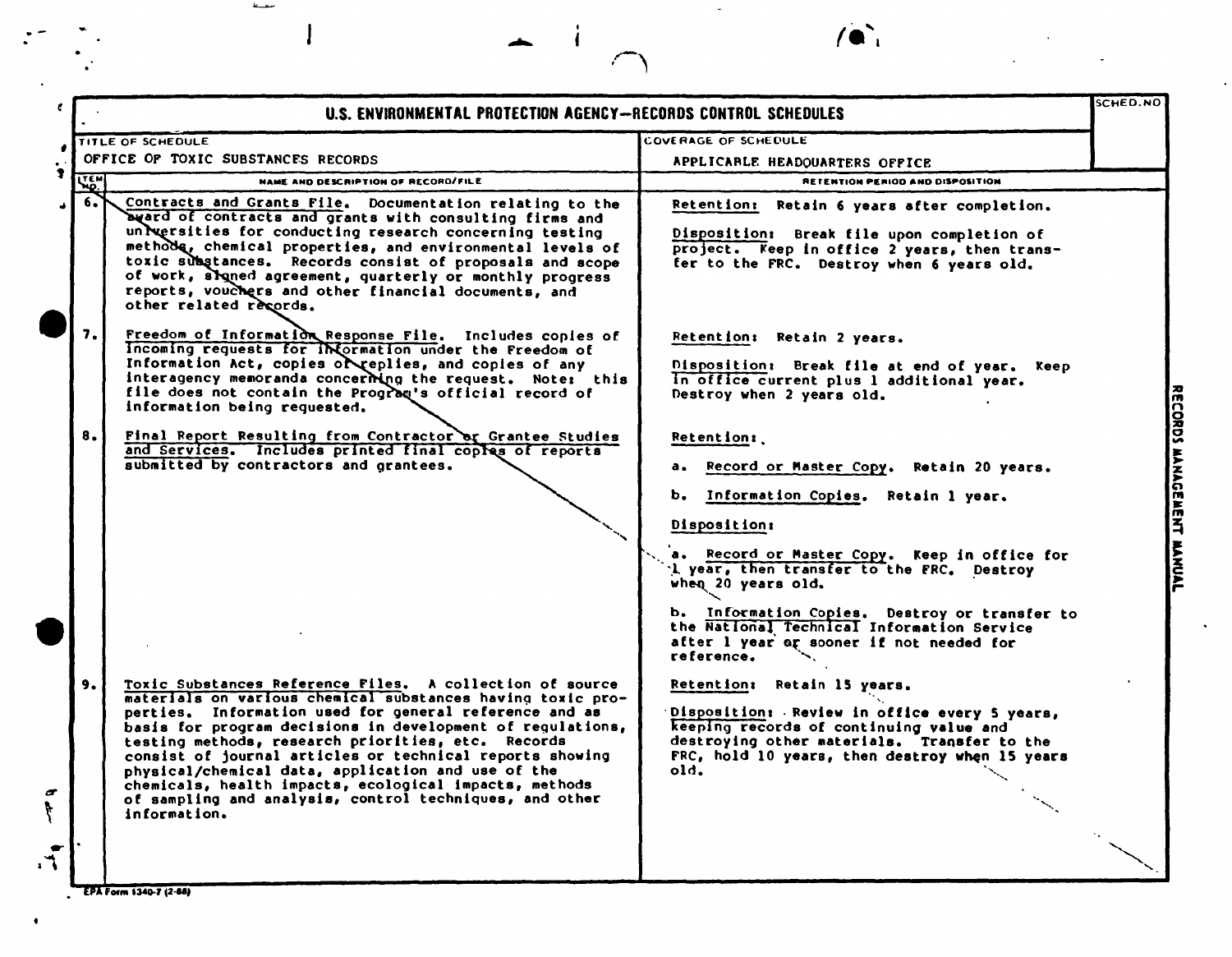|           | U.S. ENVIRONMENTAL PROTECTION AGENCY-RECORDS CONTROL SCHEDULES                                                                                                                                                                                                                                                                                                                                                                                                                                                                                                                                                                                                            |                                                                                                                                                                                                                                 | <b>SCHED.NO</b> |
|-----------|---------------------------------------------------------------------------------------------------------------------------------------------------------------------------------------------------------------------------------------------------------------------------------------------------------------------------------------------------------------------------------------------------------------------------------------------------------------------------------------------------------------------------------------------------------------------------------------------------------------------------------------------------------------------------|---------------------------------------------------------------------------------------------------------------------------------------------------------------------------------------------------------------------------------|-----------------|
|           | <b>TITLE OF SCHEDULE</b>                                                                                                                                                                                                                                                                                                                                                                                                                                                                                                                                                                                                                                                  | COVERAGE OF SCHEDULE                                                                                                                                                                                                            |                 |
|           | OFFICE OF TOXIC SUBSTANCES RECORDS                                                                                                                                                                                                                                                                                                                                                                                                                                                                                                                                                                                                                                        | APPLICARLE HEADQUARTERS OFFICE                                                                                                                                                                                                  |                 |
| <b>AE</b> | <b>NAME AND DESCRIPTION OF RECORD/FILE</b>                                                                                                                                                                                                                                                                                                                                                                                                                                                                                                                                                                                                                                | <b>RETENTION PERIOD AND DISPOSITION</b>                                                                                                                                                                                         |                 |
| 10.       | Laboratory Test Methods File. A collection of source<br>materials on various analytical methods used in testing<br>chemical substances for toxicity. Records used in<br>determining the most appropriate and scientifically<br>reliable method of premarket testing of toxic substances.<br>Records consist of journal articles, technical reports,<br>studies of other agencies and research groups, etc.<br>In-House Special Studies Files. Contains documents re-<br>lated to conducting in-house special studies on toxic<br>substances. Studies cover topics such as environmental<br>levels of toxic substances buch as PCB, disease corre-<br>lation studies, etc. | Retention: Retain 15 years.<br>Disposition: Review in office every 5 years,<br>keeping records of continuing value and<br>destroying other materials. Transfer to the<br>FRC, hold 10 years, then destroy when 15<br>years old. |                 |
|           | a. Final Reports. Includes printed or manuscript copy,<br>evaluation, and comments, if any.<br>b. Working Papers. Includes records used in gathering                                                                                                                                                                                                                                                                                                                                                                                                                                                                                                                      | Retention: Retain 20 years.<br>Disposition: Break file upon completion of<br>study. Keep in office 2 years, then transfer<br>to the FRC. Keep in the FRC for 18 years,<br>then destroy.                                         |                 |
|           | data for study and administrative records such as trip<br>reports and other expense records.                                                                                                                                                                                                                                                                                                                                                                                                                                                                                                                                                                              | Retention: Retain 5 years.<br>Disposition: Break file upon completion of<br>study. Keep in office 1 year, then transfer<br>to the FRC. Destroy when 5 years old.                                                                |                 |
| 12.I      | Legislation File. Includes records related to environ-<br>mental and toxic substances legislative proposals used for<br>review and comment. Included are Federal Water Pollution<br>Control Act (Sections 307a, 311, and 403), Safe Drinking<br>Water Act, and other legislation. Records consist of<br>proposed statutory language, strategy papers, proposed<br>list of substances to be controlled, comments, and other<br>related papers.                                                                                                                                                                                                                             | Retention: Retain 6 years.<br>Disposition Rreak file every congressional<br>session. Keep in office for 6 years, then<br>destroy.                                                                                               |                 |
| 13.       | Standards, Regulations, and Guidelines Files. Includes<br>documents relating to the development of rules and regu-<br>lations providing for the control of toxic substances.<br>Records consist of transcripts and unpublished technical<br>background documents, work group agendas, meeting notes,<br>minutes, technical reports, internal papers, Agency and<br>published comments, and other related records.                                                                                                                                                                                                                                                         |                                                                                                                                                                                                                                 |                 |
|           |                                                                                                                                                                                                                                                                                                                                                                                                                                                                                                                                                                                                                                                                           |                                                                                                                                                                                                                                 |                 |

 $\sqrt{ }$ 

 $\sim$ 

 $\sim$ 

 $\Box$ 

 $\mathcal{L}^{\pm}$ 

EPA Form 1340-7 (2-88)

 $\bullet$ 

 $\begin{aligned} &\frac{\text{NWML}}{\text{NWML}} \end{aligned}$ 

ľ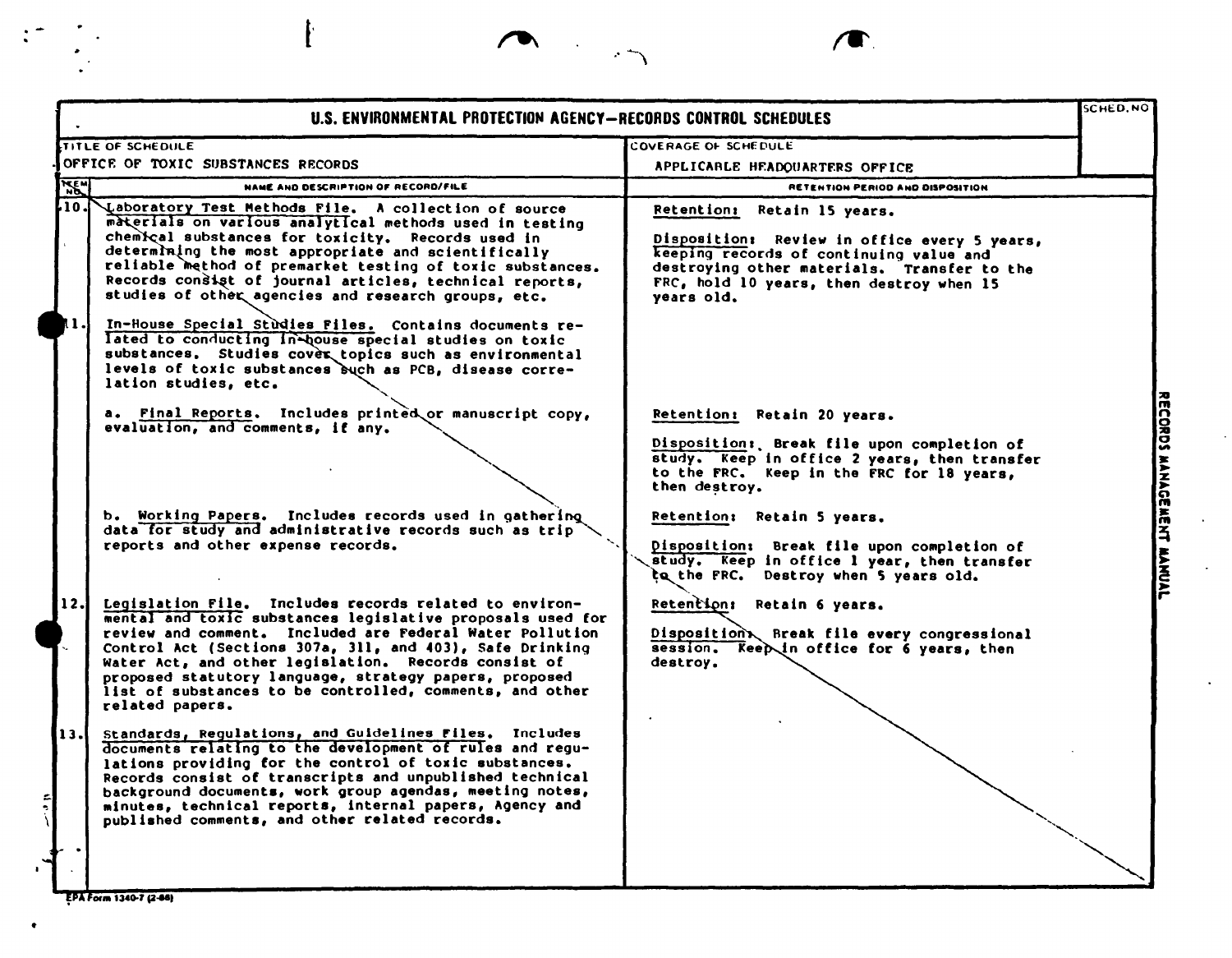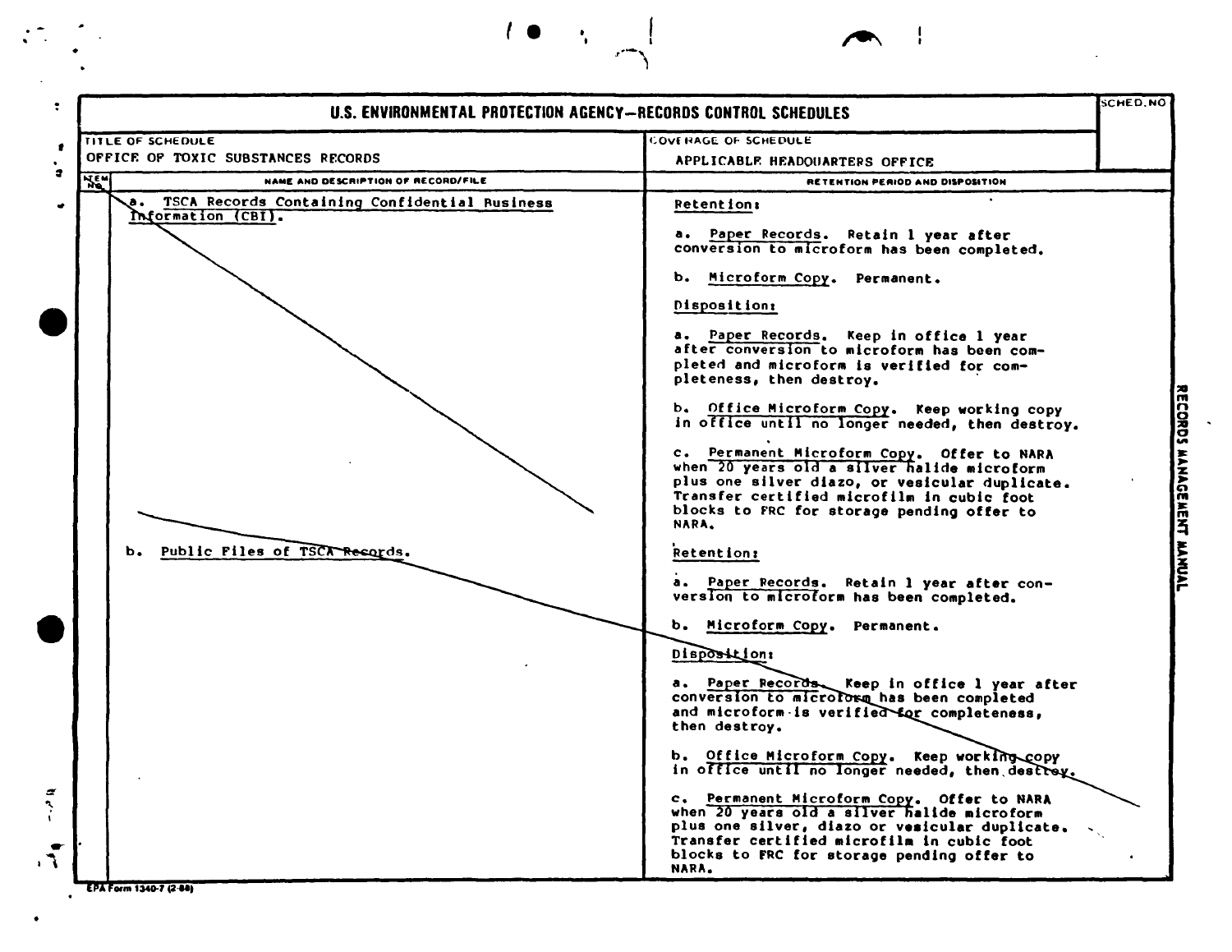|            | U.S. ENVIRONMENTAL PROTECTION AGENCY-RECORDS CONTROL SCHEDULES                                                                                                                                                                                                                                                                                                                                 |                                                                                                                                                                                                                                                       | <b>SCHED.NO</b> |
|------------|------------------------------------------------------------------------------------------------------------------------------------------------------------------------------------------------------------------------------------------------------------------------------------------------------------------------------------------------------------------------------------------------|-------------------------------------------------------------------------------------------------------------------------------------------------------------------------------------------------------------------------------------------------------|-----------------|
|            | TITLE OF SCHEDULE                                                                                                                                                                                                                                                                                                                                                                              | <b>COVERAGE OF SCHEDULE</b>                                                                                                                                                                                                                           |                 |
|            | OFFICE OF TOXIC SUBSTANCES RECORDS                                                                                                                                                                                                                                                                                                                                                             | APPLICABLE HEADQUARTERS OFFICE                                                                                                                                                                                                                        |                 |
| <b>XEN</b> | NAME AND DESCRIPTION OF RECORD/FILE                                                                                                                                                                                                                                                                                                                                                            | <b>RETENTION PERIOD AND DISPOSITION</b>                                                                                                                                                                                                               |                 |
|            | Other Microform Copies.<br>c.                                                                                                                                                                                                                                                                                                                                                                  | Retention: See Disposition below.                                                                                                                                                                                                                     |                 |
|            |                                                                                                                                                                                                                                                                                                                                                                                                | Disposition: Destroy when no longer needed.                                                                                                                                                                                                           |                 |
| 14.        | Environmental Impact Statement Review and Comment File.<br>Includes staff comments on environmental impact statements                                                                                                                                                                                                                                                                          | Retention: Retain 5 years.                                                                                                                                                                                                                            |                 |
|            | review by toxic substances program staff.                                                                                                                                                                                                                                                                                                                                                      | Disposition: Break file upon completion of<br>review. Keep in office for 5 years, then<br>destroy.                                                                                                                                                    |                 |
| 15.        | TSCA Chemical Inventory Mile. Contains documentation<br>relating to the inventory of chemicals pursuant to<br>Section 5 of the Toxic Substances Control Act. Records<br>consist of TSCA Chemical Substance Inventory Report<br>(EPA Forms 7710-3B & 7710-3C), correspondence between<br>EPA and the submitter, corrected data and replacement<br>of data submitted, and other related records. |                                                                                                                                                                                                                                                       |                 |
|            | a. TSCA Records Containing Confidential Business<br>Information (CBI).                                                                                                                                                                                                                                                                                                                         | <b>Retention:</b><br>a. Paper Records. Retain 1 year after con-<br>version to microform has been completed.                                                                                                                                           |                 |
|            |                                                                                                                                                                                                                                                                                                                                                                                                | b. Microform Copy. Permanent.                                                                                                                                                                                                                         |                 |
|            |                                                                                                                                                                                                                                                                                                                                                                                                | <b>Disposition:</b>                                                                                                                                                                                                                                   |                 |
|            |                                                                                                                                                                                                                                                                                                                                                                                                | a. Paper Records. Keep in office 1 year after<br>conversion to microform has been completed and<br>microform is verified for completeness, then<br>destroy.                                                                                           |                 |
|            |                                                                                                                                                                                                                                                                                                                                                                                                | b. Office Microform Copy. Keep working copy<br>in office until no longer needed, then destroy.                                                                                                                                                        |                 |
|            |                                                                                                                                                                                                                                                                                                                                                                                                | c. Permanent Nicroform Copy, Offer to NARA<br>when 20 years old a silver halide microform and<br>one silver diazo or vesicular duplicate.<br>Transfer certified microfilm in cubic foot<br>blocks to FRC for storage pending offer to<br><b>NARA.</b> |                 |
|            |                                                                                                                                                                                                                                                                                                                                                                                                |                                                                                                                                                                                                                                                       |                 |
|            |                                                                                                                                                                                                                                                                                                                                                                                                |                                                                                                                                                                                                                                                       |                 |

 $\bullet$  .

EPA Form 1340-7 (2-88)

 $\ddot{\phantom{a}}$ 

 $\begin{picture}(180,170)(0,0) \put(0,0){\line(1,0){10}} \put(10,0){\line(1,0){10}} \put(10,0){\line(1,0){10}} \put(10,0){\line(1,0){10}} \put(10,0){\line(1,0){10}} \put(10,0){\line(1,0){10}} \put(10,0){\line(1,0){10}} \put(10,0){\line(1,0){10}} \put(10,0){\line(1,0){10}} \put(10,0){\line(1,0){10}} \put(10,0){\line(1,0){10}} \put(10,$ 

 $\frac{1}{4}$ 

 $\mathcal{A}$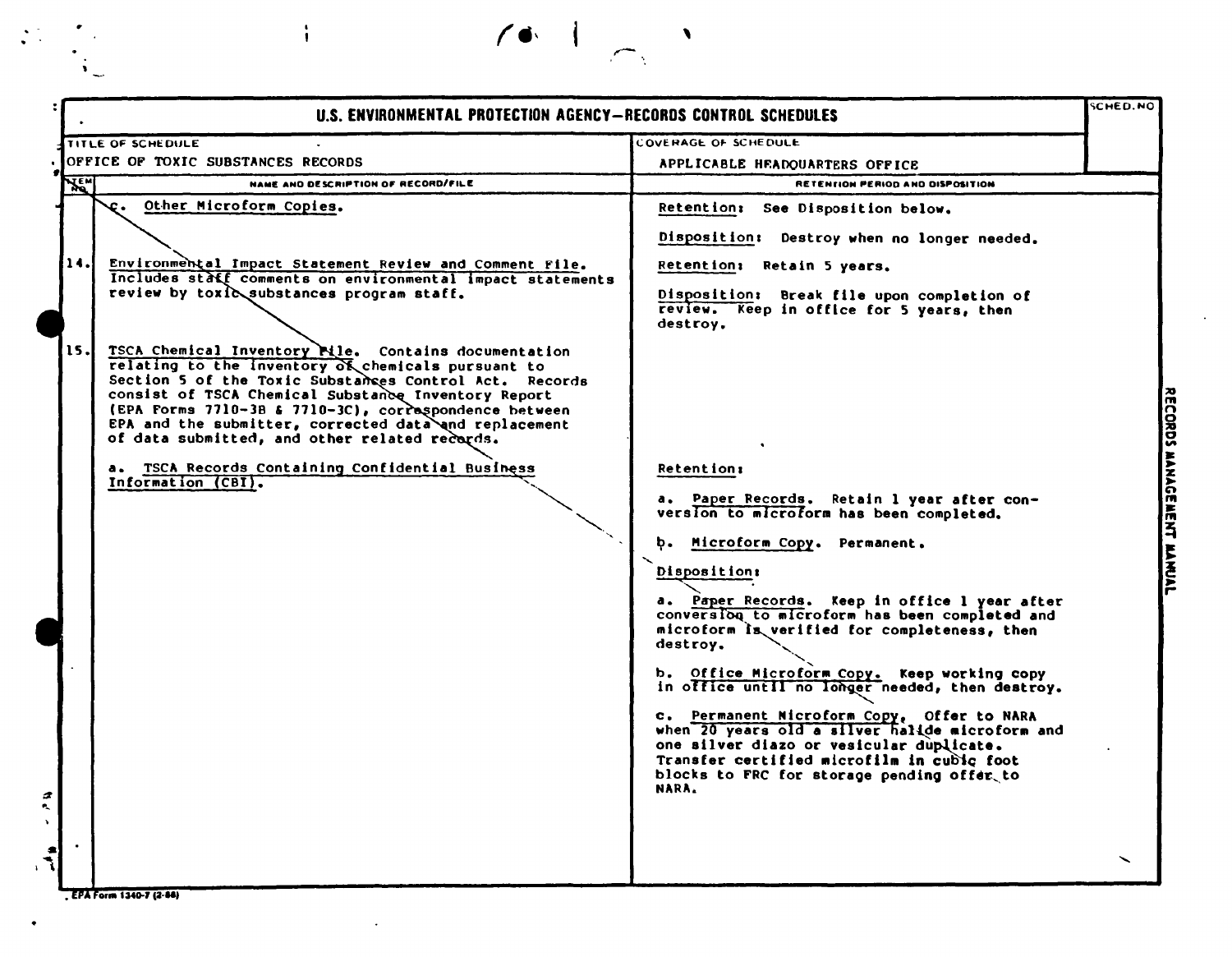|                      | U.S. ENVIRONMENTAL PROTECTION AGENCY-RECORDS CONTROL SCHEDULES                                                                                                                                                                                                                                                                                                                                                                                                                                                                                                                                                                                                                                                                                                                                                                                                           |                                                                                                                                                                                                                                                                                                                                                                                                                                                                                                                                                                                                                                                                                     | <b>SCHLD.NO</b> |
|----------------------|--------------------------------------------------------------------------------------------------------------------------------------------------------------------------------------------------------------------------------------------------------------------------------------------------------------------------------------------------------------------------------------------------------------------------------------------------------------------------------------------------------------------------------------------------------------------------------------------------------------------------------------------------------------------------------------------------------------------------------------------------------------------------------------------------------------------------------------------------------------------------|-------------------------------------------------------------------------------------------------------------------------------------------------------------------------------------------------------------------------------------------------------------------------------------------------------------------------------------------------------------------------------------------------------------------------------------------------------------------------------------------------------------------------------------------------------------------------------------------------------------------------------------------------------------------------------------|-----------------|
|                      | <b>TITLE OF SCHEDULE</b>                                                                                                                                                                                                                                                                                                                                                                                                                                                                                                                                                                                                                                                                                                                                                                                                                                                 | COVERAGE OF SCHEDULE                                                                                                                                                                                                                                                                                                                                                                                                                                                                                                                                                                                                                                                                |                 |
|                      | OFFICE OF TOXIC SUBSTANCES RECORDS                                                                                                                                                                                                                                                                                                                                                                                                                                                                                                                                                                                                                                                                                                                                                                                                                                       | APPLICABLE HEADOUARTERS OFFICE                                                                                                                                                                                                                                                                                                                                                                                                                                                                                                                                                                                                                                                      |                 |
| <b>WEND</b>          | NAME AND DESCRIPTION OF RECORD/FILE                                                                                                                                                                                                                                                                                                                                                                                                                                                                                                                                                                                                                                                                                                                                                                                                                                      | RETENTION PERIOD AND DISPOSITION                                                                                                                                                                                                                                                                                                                                                                                                                                                                                                                                                                                                                                                    |                 |
|                      | b. TSCA Records Not Containing Confidential Business<br>Information (CBI).                                                                                                                                                                                                                                                                                                                                                                                                                                                                                                                                                                                                                                                                                                                                                                                               | <b>Retention:</b><br>a. Paper Records. Retain 1 year after con-<br>version to microform has been completed.<br>b. Microform Copy. Permanent.<br>Disposition:<br>a. Paper Records. Keep in office for 1 year<br>after conversion to microform has been completed<br>and microform is verified for completeness,<br>then destroy.<br>b. Office Microform Copy. Keep working copy<br>in office until no longer needed, then destroy.<br>c. Permanent Microform Copy. Offer to NARA<br>when 20 years old a silver halide microform<br>and one silver diazo or vesicular duplicate.<br>Transfer certified microfilm in cubic foot<br>blocks to FRC for storage pending offer to<br>NARA. |                 |
| 16.<br>$\tilde{t}$ . | c. Other Microform Copies.<br>Premanufacturing Notice Files. Contains documentation<br>used in the review/approval of new chemicals to be<br>manufactured and distributed for commercial purposes in<br>the United States pursuant to Section 5 of the Toxic<br>Substances Control Act. Includes documents which describe<br>chemical identity, uses, and exposure data; test data and<br>descriptions of other data related to the effects on<br>health and the environment of the manufacture, processing,<br>distribution in commerce, use and disposal of the new<br>chemical. Also, includes scientific review and evaluation<br>of the new chemical, approval for the chemical to be<br>manufactured, or the decision to ban the production and<br>use of the chemical, and a copy of the F.R. notice which<br>provides information to the public on the chemical. | Retention: See Disposition below.<br>Disposition: Destroy when no longer needed.                                                                                                                                                                                                                                                                                                                                                                                                                                                                                                                                                                                                    |                 |

 $\frac{1}{\sqrt{2}}$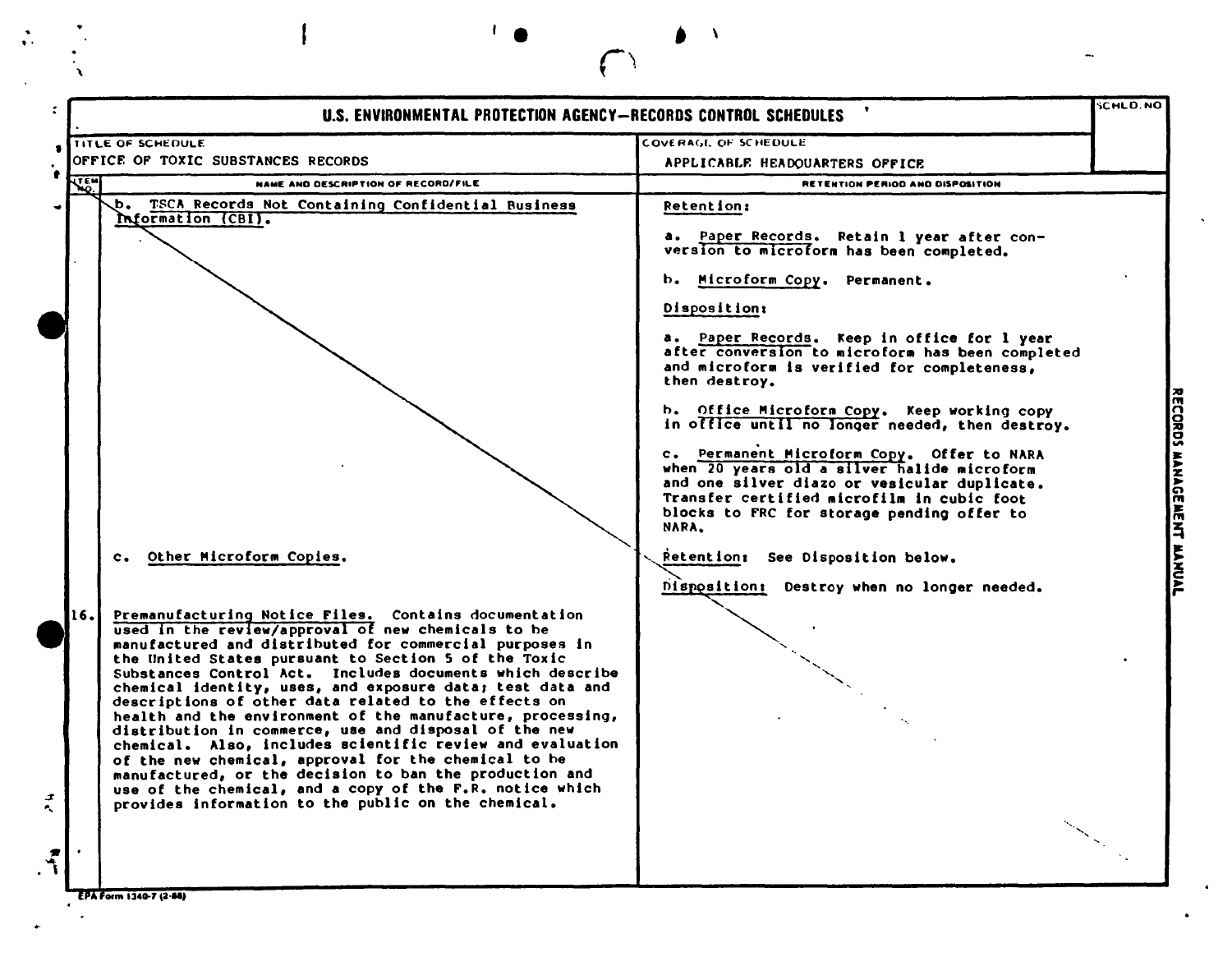|                                                                                                                                   | U.S. ENVIRONMENTAL PROTECTION AGENCY-RECORDS CONTROL SCHEDULES                                                                                                                                                                                                                                                                                                                                                                                                                                                                                                                                                                                                                                                                                                                                                                                                                                                                                                                 | SCHED, NO |
|-----------------------------------------------------------------------------------------------------------------------------------|--------------------------------------------------------------------------------------------------------------------------------------------------------------------------------------------------------------------------------------------------------------------------------------------------------------------------------------------------------------------------------------------------------------------------------------------------------------------------------------------------------------------------------------------------------------------------------------------------------------------------------------------------------------------------------------------------------------------------------------------------------------------------------------------------------------------------------------------------------------------------------------------------------------------------------------------------------------------------------|-----------|
| <b>TITLE OF SCHEDULE</b><br>OFFICE OF TOXIC SUBSTANCES RECORDS                                                                    | COVERAGE OF SCHEDULE<br>APPLICABLE HEADQUARTERS OFFICE                                                                                                                                                                                                                                                                                                                                                                                                                                                                                                                                                                                                                                                                                                                                                                                                                                                                                                                         |           |
| <b>ITEN</b><br>NAME AND DESCRIPTION OF RECORD/FILE                                                                                | RETENTION PERIOD AND DISPOSITION                                                                                                                                                                                                                                                                                                                                                                                                                                                                                                                                                                                                                                                                                                                                                                                                                                                                                                                                               |           |
| TSCA Records Containing Confidential Business<br>а.<br>Information (CBI).<br>C-E-B-S-S-E-D<br>Public Files of TSCA Records.<br>ь. | Retention:<br>a. Paper Records. Retain 6 months after<br>conversion to microform has been completed.<br>b. Microform Copy. Permanent.<br>Disposition:<br>a. Paper Records. Keep in office 6 months<br>after conversion to microform has been com-<br>pleted and microform is verified for com-<br>pleteness, then destroy.<br>b. Office Microform Copy. Keep working copy<br>In office until no longer needed, then destroy.<br>c. Permanent Microform Copy. Offer to NARA<br>when 20 years old a silver halide microform<br>plus one silver diazo or vesicular duplicate.<br>Transfer verified microfilm in cubic foot<br>Transfer verified microscopy and offer to MA<br>NARA.<br>Retention: Permanent Destroy when rears old<br>Disposition: Break file at end of year.<br>Keep in office 3 years then transfer to the<br>FRC. ***** FRC 15-years, then offer to<br>- The to the year blocks. Destroy when $\mathbf{p}$ years old.<br>$15$ year 14m<br>$\frac{15}{917}$ 140 |           |

 $\cdot$ 

 $\ddot{\phantom{0}}$ 

第五十五年 第二十四 第二十一章 新闻 第二十一章 新闻 医血管  $\mathbf{W}^{\text{BS}}$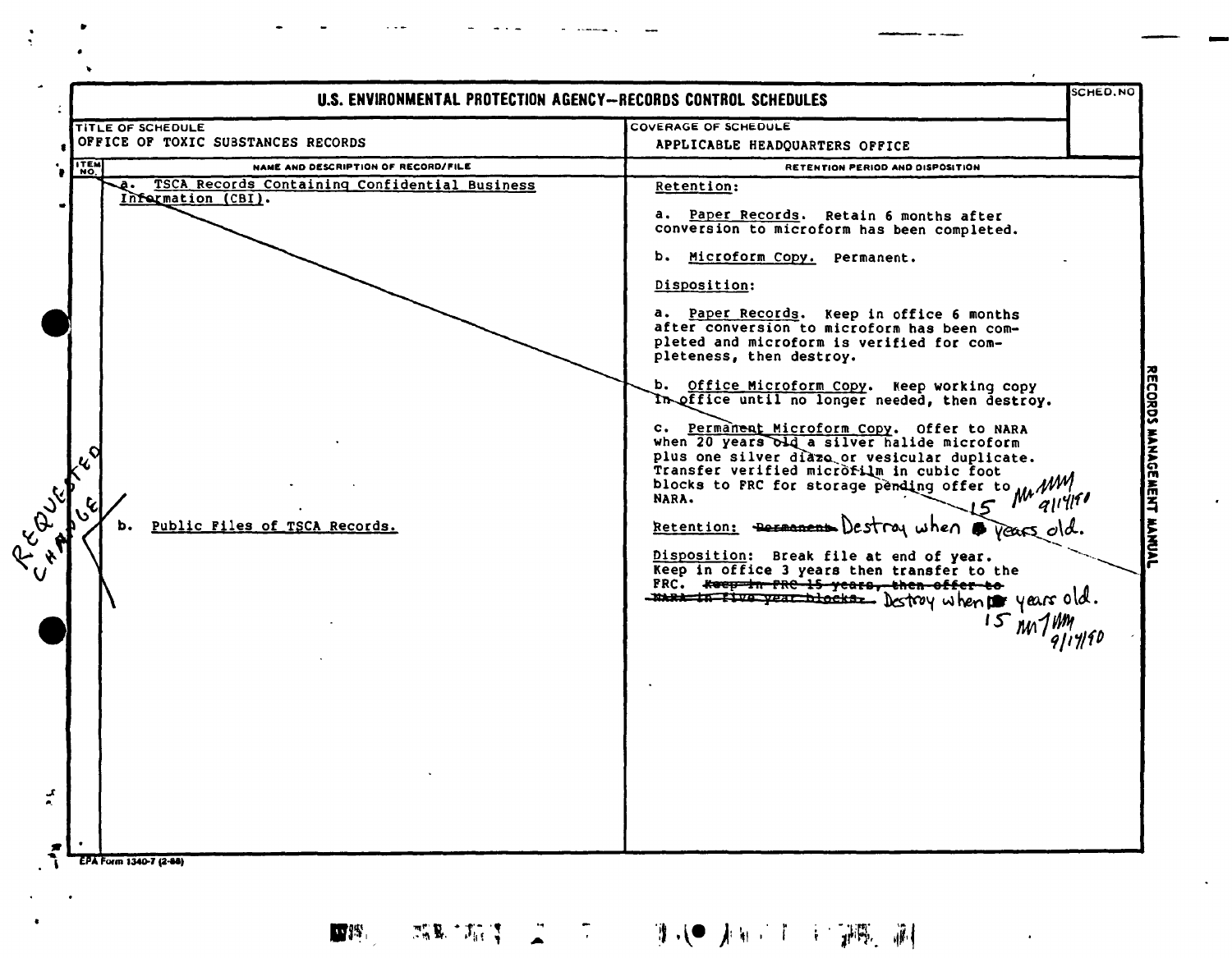|            | U.S. ENVIRONMENTAL PROTECTION AGENCY-RECORDS CONTROL SCHEDULES                                                                                                                                                                                                                                                                                                       |                                                                                                                                                                                                                                                                                                                                                                                                                                               | <b>SCHED.NO</b> |
|------------|----------------------------------------------------------------------------------------------------------------------------------------------------------------------------------------------------------------------------------------------------------------------------------------------------------------------------------------------------------------------|-----------------------------------------------------------------------------------------------------------------------------------------------------------------------------------------------------------------------------------------------------------------------------------------------------------------------------------------------------------------------------------------------------------------------------------------------|-----------------|
|            | <b>TITLE OF SCHEDULE</b><br>OFFICE OF TOXIC SUBSTANCES RECORDS                                                                                                                                                                                                                                                                                                       | <b>LOVERAGE OF SCHEDULE</b>                                                                                                                                                                                                                                                                                                                                                                                                                   |                 |
|            | NAME AND DESCRIPTION OF RECORD/FILE                                                                                                                                                                                                                                                                                                                                  | APPLICABLE HEADOUARTERS OFFICE                                                                                                                                                                                                                                                                                                                                                                                                                |                 |
| <b>ASK</b> | Other Microform Copies<br>c.                                                                                                                                                                                                                                                                                                                                         | RETENTION PERIOD AND DISPOSITION<br>Retention: See Disposition below.                                                                                                                                                                                                                                                                                                                                                                         |                 |
|            |                                                                                                                                                                                                                                                                                                                                                                      |                                                                                                                                                                                                                                                                                                                                                                                                                                               |                 |
| 17.        | Section 8 Eiles. Contains CBI documents pertaining to a<br>variety of chemicals for which reporting and record<br>retention requirements were established pursuant to<br>Section 8(a) and \d) of the Toxic Substances Control<br>Act. The information for these documents is as follows:                                                                             | Disposition: Destroy when no longer needed                                                                                                                                                                                                                                                                                                                                                                                                    |                 |
|            | a. Section 8(a) Files. Nata provided by chemical<br>manufacturers on the Prelimbuary Assessment Information form<br>and microfiched by FPA. Data Ancludes identification of the<br>chemical, the manufacturing planesite, the plant site<br>activities, the manufacturer's products, and the customers'<br>users and products, market names, and process categories. | <b>Retention:</b><br>a. Paper Records. Retain 6 months after<br>conversion to microform has been completed.<br>Microform Copy: Permanent.<br><b>b.</b><br>Disposition:<br>a. Paper Records. Keep in office 6 months<br>after conversion to microform has been com-<br>pleted and microform is verified for com-<br>pleteness, then destroy.<br>b. Office Microform Copy. Keep working copy<br>In office until no longer needed, then destroy. |                 |
|            | Section 8(d) Files. Health and safety studies submitted<br>by chemical manufacturers, including physical and chemical<br>tests and laboratory animals studies (toxicity, carcino-<br>genicity, skin sensitization, inhalation, and mutagencity).                                                                                                                     | c. Permanent Microform Copy. Offer to NARA<br>when 20 years old a silver halide microform<br>plus one silver diazo or vesicular duplicate.<br>Transfer verilied microfilm in cubic foot<br>blocks to FRC for storage pending offer to<br>NARA.<br>Retention:<br>a. Paper Records. Retain 6 manths after<br>conversion to microform has been completed.                                                                                        |                 |
|            |                                                                                                                                                                                                                                                                                                                                                                      | b. Microform Copy. Permanent.                                                                                                                                                                                                                                                                                                                                                                                                                 |                 |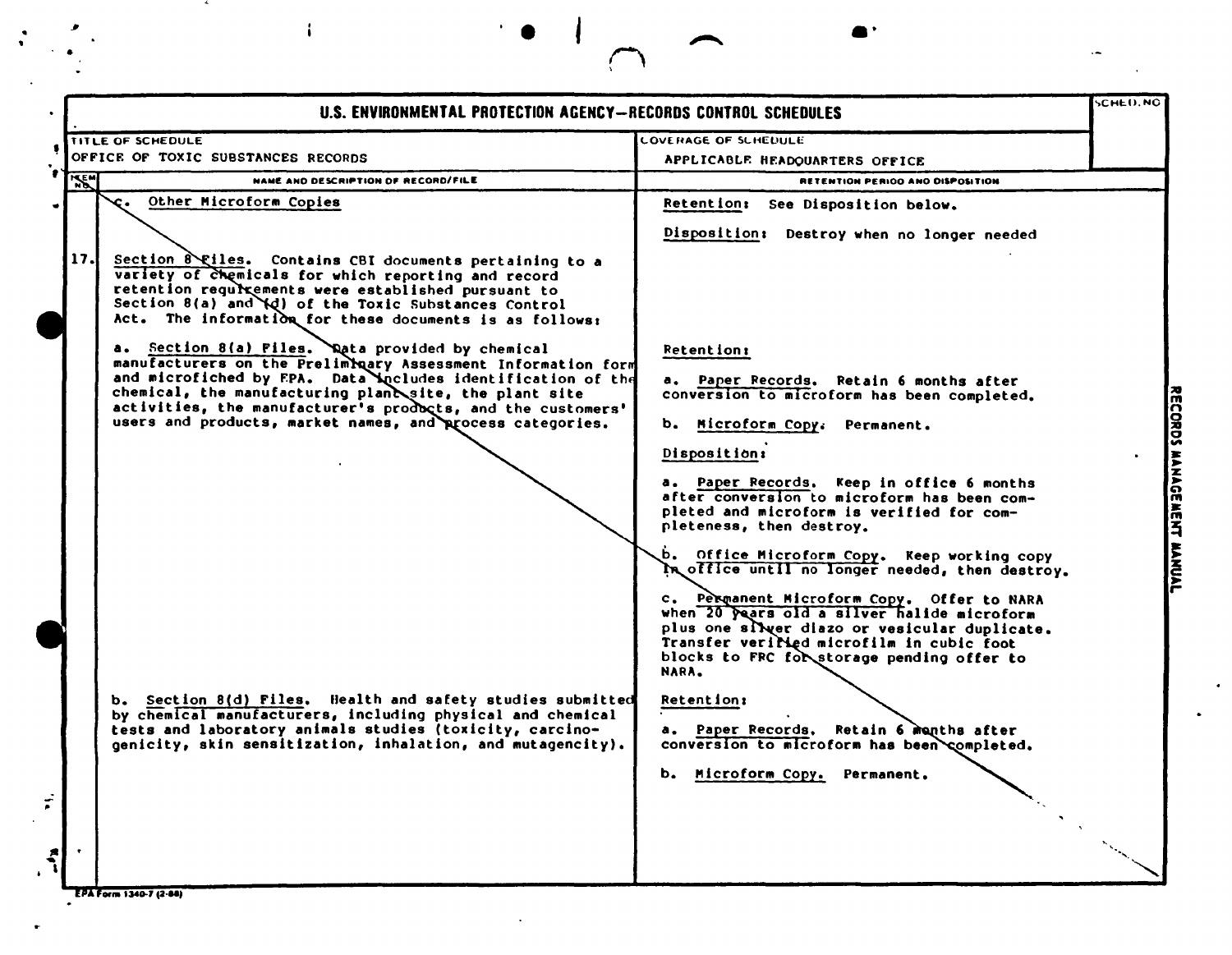| <b>TITLE OF SCHEDULE</b><br>OFFICE OF TOXIC SUBSTANCES RECORDS<br><b>NAME AND DESCRIPTION OF RECORD/FILE</b><br>NARA.<br>c. Asbestos Files. Data provided by asbestos manu-<br>facturers, processors and importers on asbestas production,<br>importation, exportation, processing, worker exposure<br>waste and disposal and pollution control. The data<br>were reported on EPA form 7710-36 Reporting Chemical<br>and Industrial Users of Asbestos and EPA form 7710-37<br>Reporting Secondary Processing and Importation of<br>Asbestos Mixtures. | <b>LOVERAGE OF SCHEDULE</b><br>APPLICABLE HEADQUARTERS OFFICE<br>RETENTION PERIOD AND DISPOSITION<br>Disposition:<br>a. Paper Records. Keep in office 6 months<br>after conversion to microform has been com-<br>pleted and microform is verified for com-<br>pleteness, then destroy.<br>b. Office Microform Copy. Keep working copy<br>in office until no longer needed, then destroy.<br>c. Permanent Microform Copy. Offer to NARA<br>when 20 years old a silver halide microform<br>plus one silver diazo or vesicular duplicate.<br>Transfer verified microfilm in cubic foot<br>blocks to FRC for storage pending offer to<br><b>Retention:</b><br>a. Paper Records. Retain 6 months after<br>conversion to microform has been completed. |  |
|-------------------------------------------------------------------------------------------------------------------------------------------------------------------------------------------------------------------------------------------------------------------------------------------------------------------------------------------------------------------------------------------------------------------------------------------------------------------------------------------------------------------------------------------------------|--------------------------------------------------------------------------------------------------------------------------------------------------------------------------------------------------------------------------------------------------------------------------------------------------------------------------------------------------------------------------------------------------------------------------------------------------------------------------------------------------------------------------------------------------------------------------------------------------------------------------------------------------------------------------------------------------------------------------------------------------|--|
|                                                                                                                                                                                                                                                                                                                                                                                                                                                                                                                                                       |                                                                                                                                                                                                                                                                                                                                                                                                                                                                                                                                                                                                                                                                                                                                                  |  |
|                                                                                                                                                                                                                                                                                                                                                                                                                                                                                                                                                       |                                                                                                                                                                                                                                                                                                                                                                                                                                                                                                                                                                                                                                                                                                                                                  |  |
|                                                                                                                                                                                                                                                                                                                                                                                                                                                                                                                                                       |                                                                                                                                                                                                                                                                                                                                                                                                                                                                                                                                                                                                                                                                                                                                                  |  |
| NARA.                                                                                                                                                                                                                                                                                                                                                                                                                                                                                                                                                 | b. Microform Copy. Permanent.<br>Disposition:<br>a. Paper Records. Keep in office 6 months<br>after conversion to microform has been com-<br>pleted and microform is verified for com-<br>pleteness, then destroy.<br>b. Office Microform Copy. Keep working copy<br>in office until no longer needed, then destroy.<br>c. Permanent Microform Sopy. Offer to NARA<br>when 20 years old a silver halide microform<br>plus one silver diazo or vesloular duplicate.<br>Transfer verified microfilm in cubic foot<br>blocks to FRC for storage pending offer to                                                                                                                                                                                    |  |

NWWIL

 $\bullet$  as

 $\frac{1}{\sqrt{2}}$